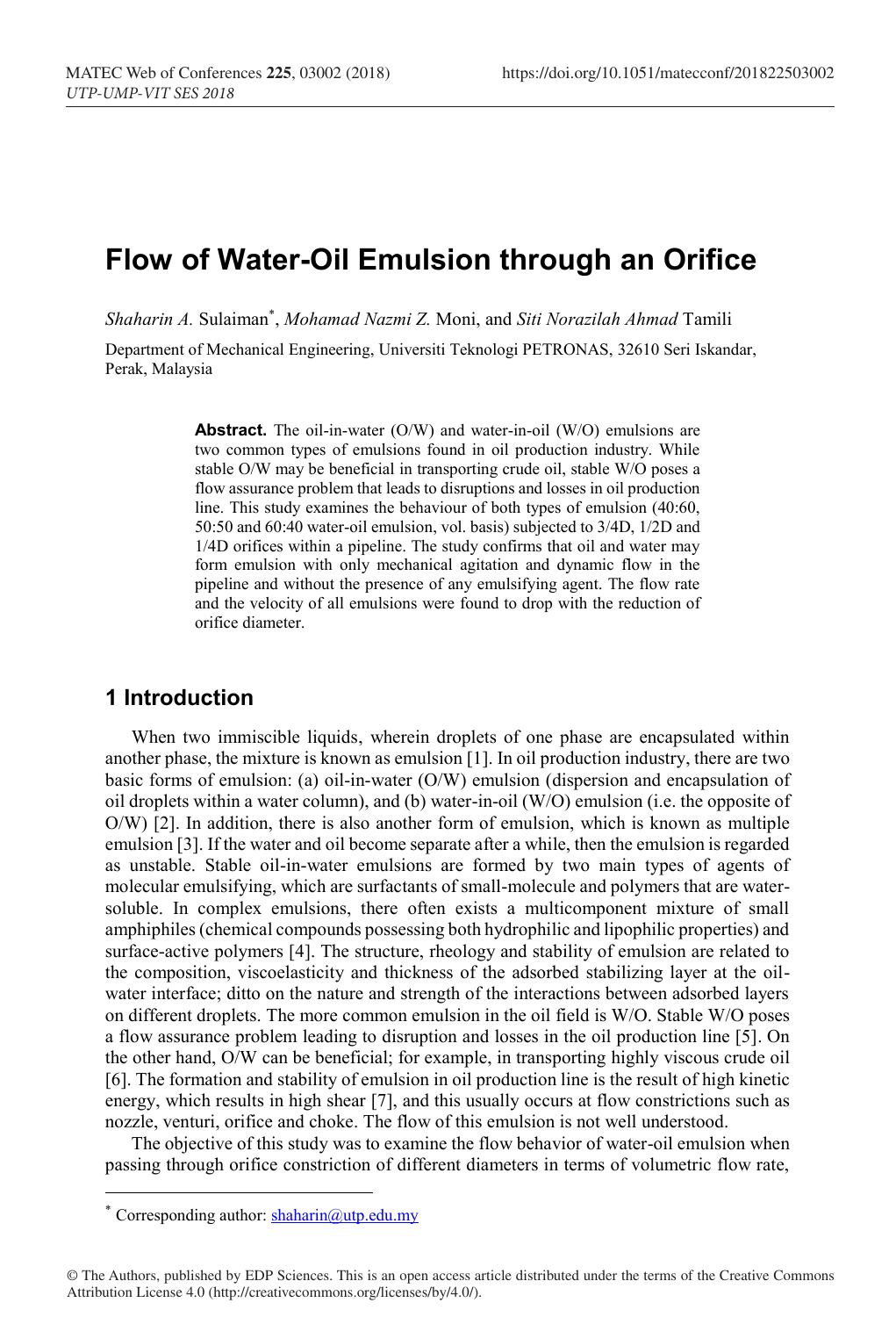velocity and pressure drops in between the upstream and downstream of the constriction. This study is useful in understanding the effect of several controlling parameters to the flow of oil upon passing through constrictions, which are found in oil production lines.

## **2 Methodology**

#### **2.1 Materials preparation**

The materials involved in this study were a 55-gallon (200 L) barrel of Mobil Delvac 1340 and purified water. The typical properties of Mobil Delvac 1340 are shown in Table 1. The mixing of oil and water was done in the mixing tank according to the ratios shown in Table 2. The mixing tank was first filled with water to the required quantity by volume in order to produce the desired water-oil ratio. A propeller-type mechanical stirrer was turned on as its blade was submerged underwater during the filling process. Oil was then poured into the tank and the rise in liquid volume was continuously monitored during the process to ensure the correct mixing ratio was obtained. The volume of the liquid in the mixing tank was measured using a 2 m long dipstick and an ordinary measuring tape with a potential error of  $\pm$ 2.3 mm, or translated to  $\pm 1.81$  L.

| <b>SAE Grade</b>                | 40     |
|---------------------------------|--------|
| Viscosity (centistokes):        |        |
| at $40^{\circ}$ C               | 132    |
| at $100^{\circ}$ C              | 14.7   |
| Pour point, $^{\circ}C$         | $-2.1$ |
| Flash point, $^{\circ}C$        | 256    |
| Density at $15^{\circ}$ C, kg/L | 0.892  |

**Table 1.** Properties of Mobil Delvac 1340.

|  |  | <b>Table 2.</b> Experimental water-oil ratio. |  |  |
|--|--|-----------------------------------------------|--|--|
|--|--|-----------------------------------------------|--|--|

| Water-oil ratio | Volume of water, L | Volume of oil, L |
|-----------------|--------------------|------------------|
| 40:60           | 133                | 200              |
| 50:50           | 200                | 200              |
| 60:40           | 300                | 200              |

#### **2.2 Experimental rig**

Figure 1 shows the experimental flow loop rig used in this study. The experimental rig consisted of two cylindrical tanks with 2000 L maximum capacity and a series of 1" OD pipe spools, all constructed from grade 316L stainless steel. Also shown in Figure 1 are the rotameter, pump and other measuring instruments. The two tanks each served as a mixing tank, in which the emulsion was prepared with the help of a propeller-type mechanical stirrer. The tank also functioned as a settling tank, for which the emulsion was left to settle after the end of each experiment. The longest straight pipe section is 10 m, where 5 m of the pipe was located upstream of orifice station and 5 m at the downstream. The 5 m length at the upstream was of length-to-diameter ratio of 197, which was sufficient for the flow to fully develop.

Two pressure taps were located near the end of the upstream and downstream pipe section, where 10-bar spring pressure gauges were placed. An ultrasonic velocity profiler was positioned near the downstream pressure gauge to evaluate the velocity and the volume flow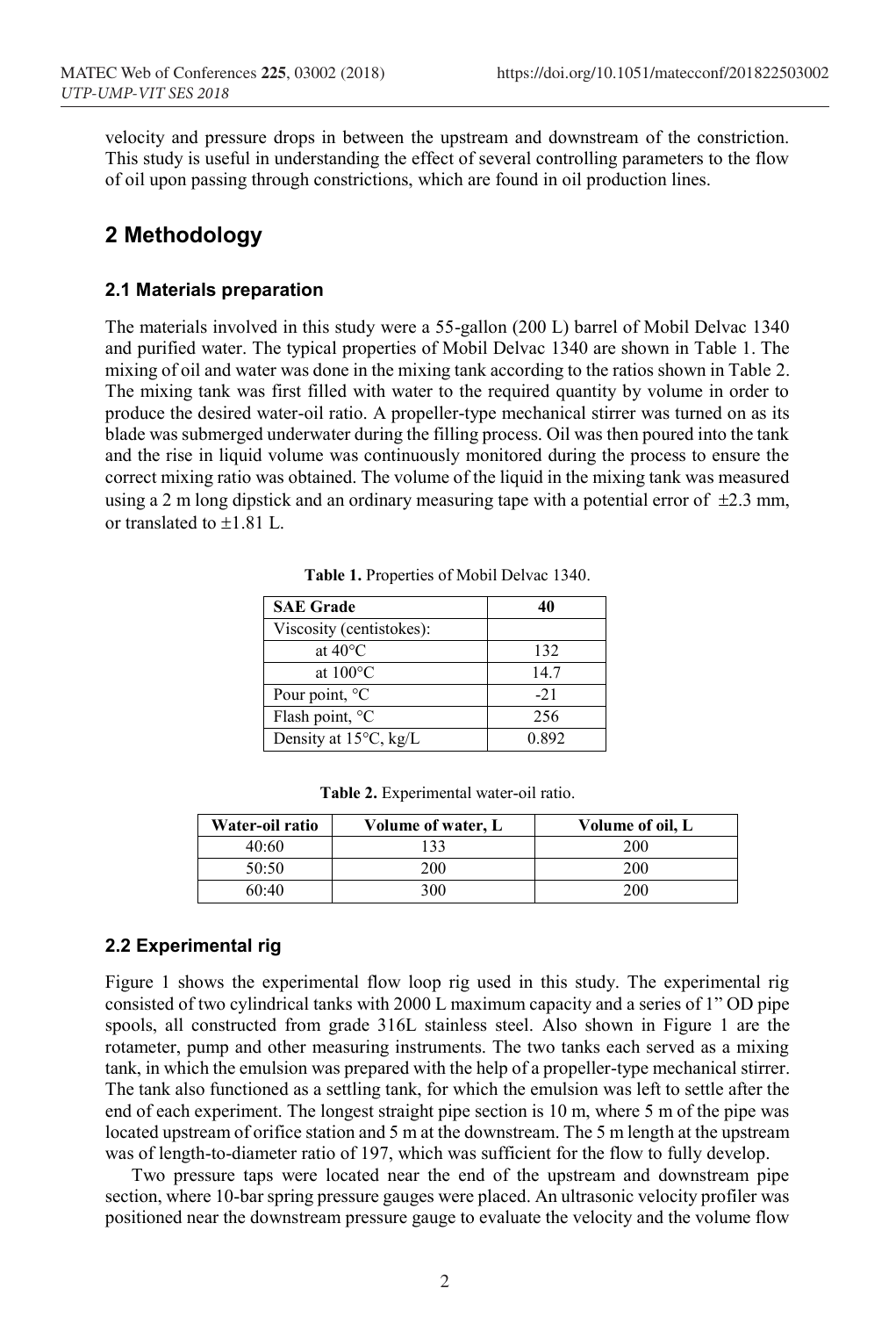rate of the liquid at the downstream. The orifice station was equipped with three orifice plates of different diameters, as shown in Table 3, which could be placed interchangeably for the microemulsions study. The orifice station was also equipped with four tap points for manometer readings that enabled the reading of the irrecoverable pressure loss caused by the orifice constriction. The location details of the tap points are shown in Figure 2.



**Fig. 1.** Experimental flow loop rig. Note: FC: flow controller; FI: flow indicator; PI: pressure indicator.

**Table 3.** Type of orifice plates and their diameter.

| Orifice type | <b>Description</b> | Diameter, in |
|--------------|--------------------|--------------|
| $1/4$ ID     | $1/4$ of pipe ID   | 0.7868       |
| $1/2$ ID     | $1/2$ of pipe ID   | 0.5245       |
| $3/4$ ID     | $3/4$ of pipe ID   | 0.2623       |



**Fig. 2.** Location details of tap points A, B, C and D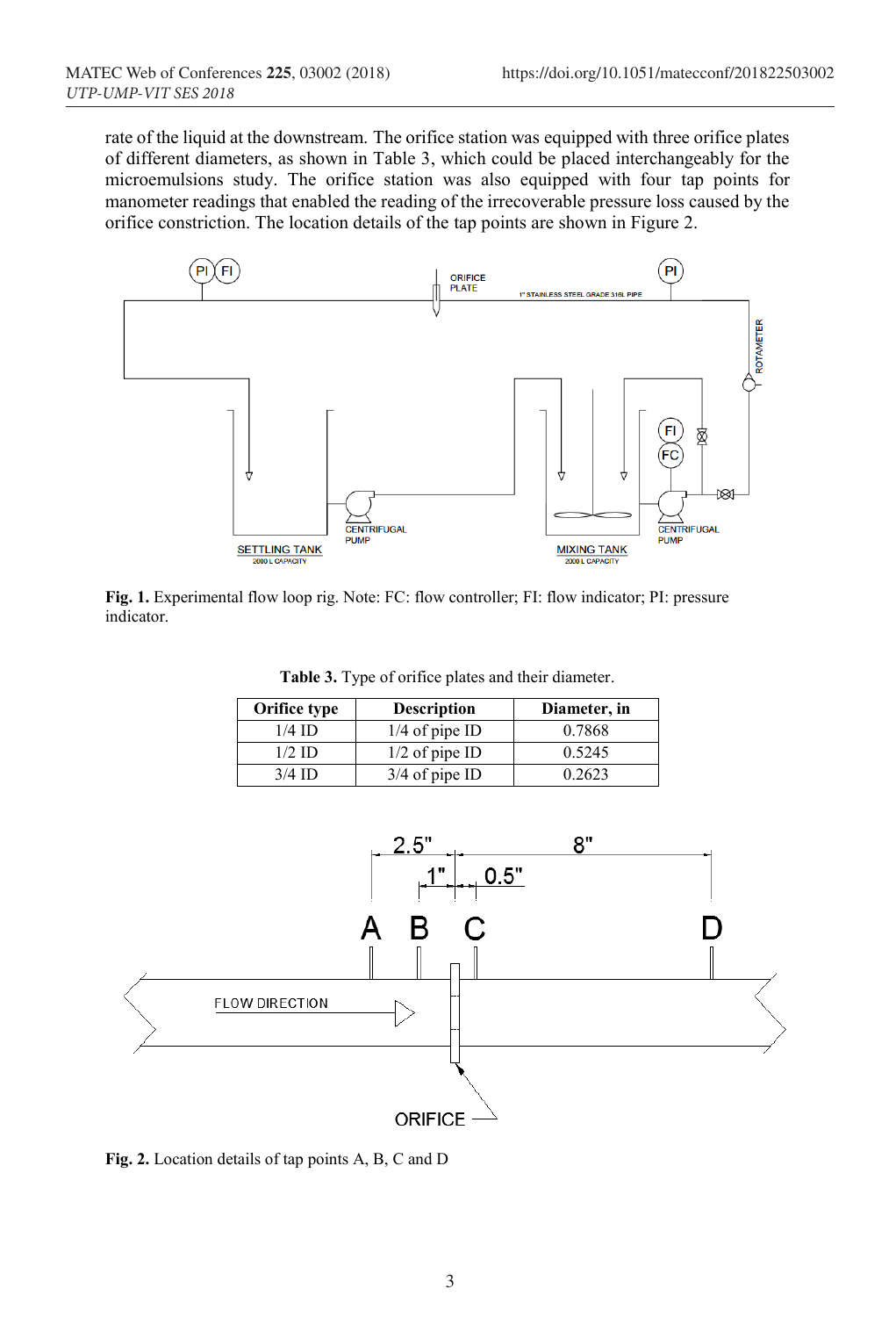A centrifugal pump, which was equipped with a speed controller and a pressure gauge, was located at the downstream to avoid the effect of pump on flow pattern of emulsion. A rotameter was placed slightly after the pump to measure the flow rate, which was regulated by manipulating a ball valve positioned before the rotameter. Excess liquid was purged back into the mixing tank through a bypass pipe to avoid excessive pressure on the pump. The emulsion was channelled into the settling tank to collect and settle after each experiment. It could also be transferred back into the mixing pump by using another centrifugal pump dedicated for emulsion transfer process.

#### **2.3 Experiment procedure**

The premixed emulsion in the mixing tank was maintained in its emulsion state by continuous stirring and recirculating using the centrifugal pump through the bypass pipe for around 15- 20 minutes until homogeneous liquid was observed in the tank and at the outlet of the bypass pipe. In the meantime, the desired orifice plate to be used was placed at the orifice station, and the ultrasonic flow meter was turned on. The flow was rechannelled into the main pipeline by adjusting the ball valve. Since the centrifugal pump used was able to self-regulate the flow according to its intake pressure, the intake pressure was set to 1 bar. Pressure, velocity and flow rate readings were taken once the emulsion flowed through the main pipeline and into the settling tank. The centrifugal pump would automatically shut down once low intake pressure was detected, indicating the low level of remaining emulsion in the mixing tank. The emulsion was left to settle in the settling tank for about 30 minutes. Three consecutive runs were conducted for each experiment for consistency.

### **3 Results and discussions**

The emulsion was observed as stable as the oil and water became separated after about 10 minutes. Shown in Fig. 3 is the variation of differential pressure across points A and D for different water-oil emulsions and orifice sizes. It is shown in Fig. 3 that the smaller orifice size, the higher is the pressure drop; this is normal for flow through orifice. Obviously, the mixture with lowest amount of water (40%) has the least pressure drop. The other two mixtures are shown to be having similar pressure drops, which are outstandingly higher than that of 40% water. A similar trend is shown in Fig. 4, although the pressure drop is shown to be slightly higher; this has been anticipated due to the fact that points B and C are the zone where the flow is in transition stage due to their proximity with the orifice.



**Fig. 3.** Pressure differences across points A-D for different water-oil emulsions and orifice sizes.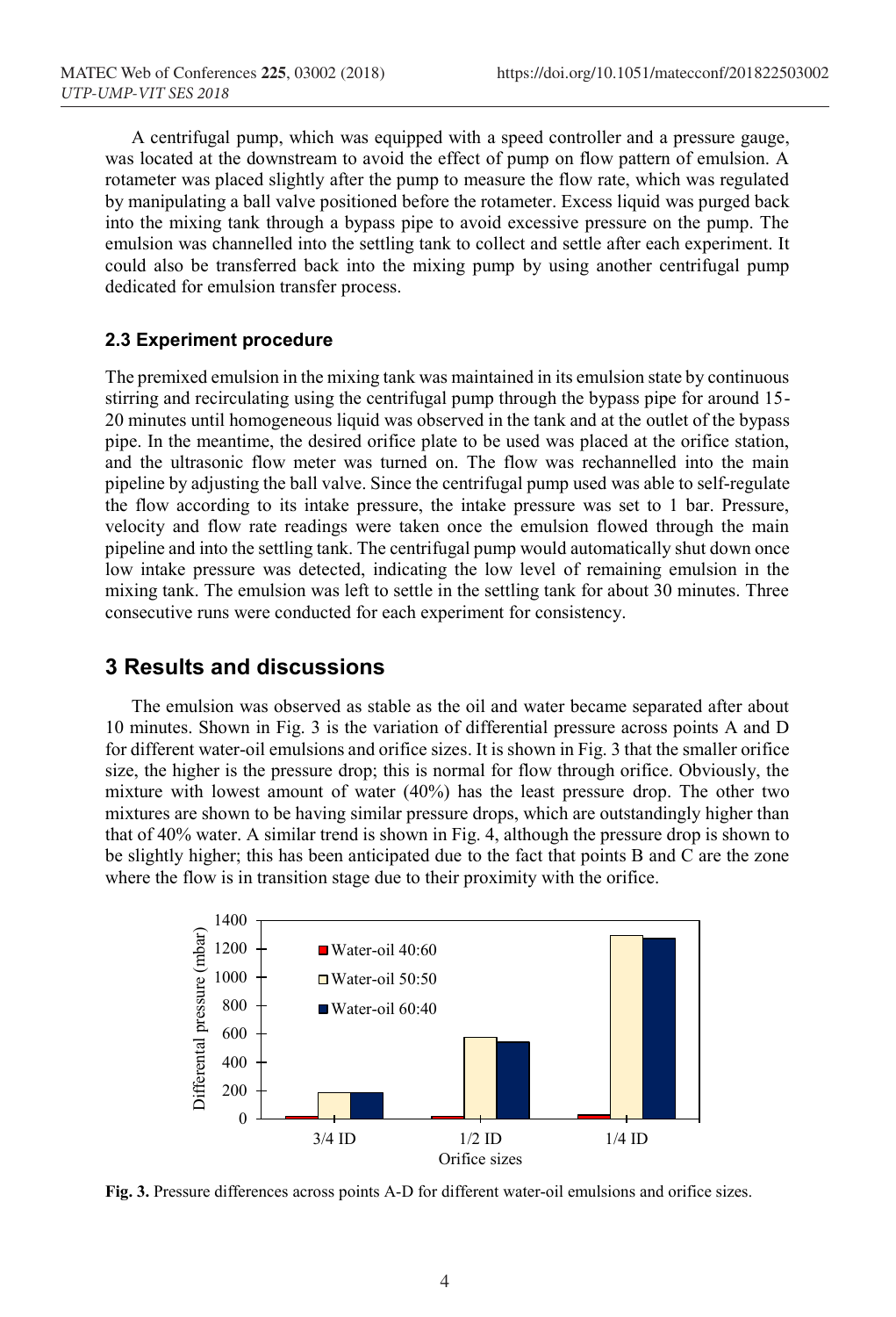

**Fig. 4.** Pressure differences across points B-C for different water-oil emulsions and orifice sizes.

The variation of volume flow rate at the downstream point of the pipe for different wateroil emulsions and orifice sizes is shown in Fig. 5. It is shown in Fig. 5 that the smaller the orifice size, the smaller would be the resulting flow rate. This is expected so because the smaller orifice opening would restrict flow and high amount of head losses would be expected. As for the emulsions, high water content contributed to higher flow rates at all orifice sizes. This is fairly due to the diluted properties of the emulsion with high water content that significantly reduced its viscosity, thus causing the emulsion to flow much freely compared to those with higher oil content.



**Fig. 5.** Downstream volumetric flow rate for different water-oil emulsions and orifice sizes.

Shown in Fig. 6 is the variation of velocity at the downstream point of the pipe for different water-oil emulsions and orifice sizes. It is shown in the figure that the larger the orifice size, the higher would be the resulting flow velocity. This is in agreement with the smaller pressure drop experienced by the largest orifice. As for the emulsions, significant drops of velocity were experienced by the 50:50 and 60:40 water-oil emulsions with the reduction of the orifice size. Despite an increase in viscosity due to the increased proportion of water to oil, the emulsions were sufficiently thick to experience a significant flow resistance through the orifice with reducing diameter, thus causing the drop in velocity.